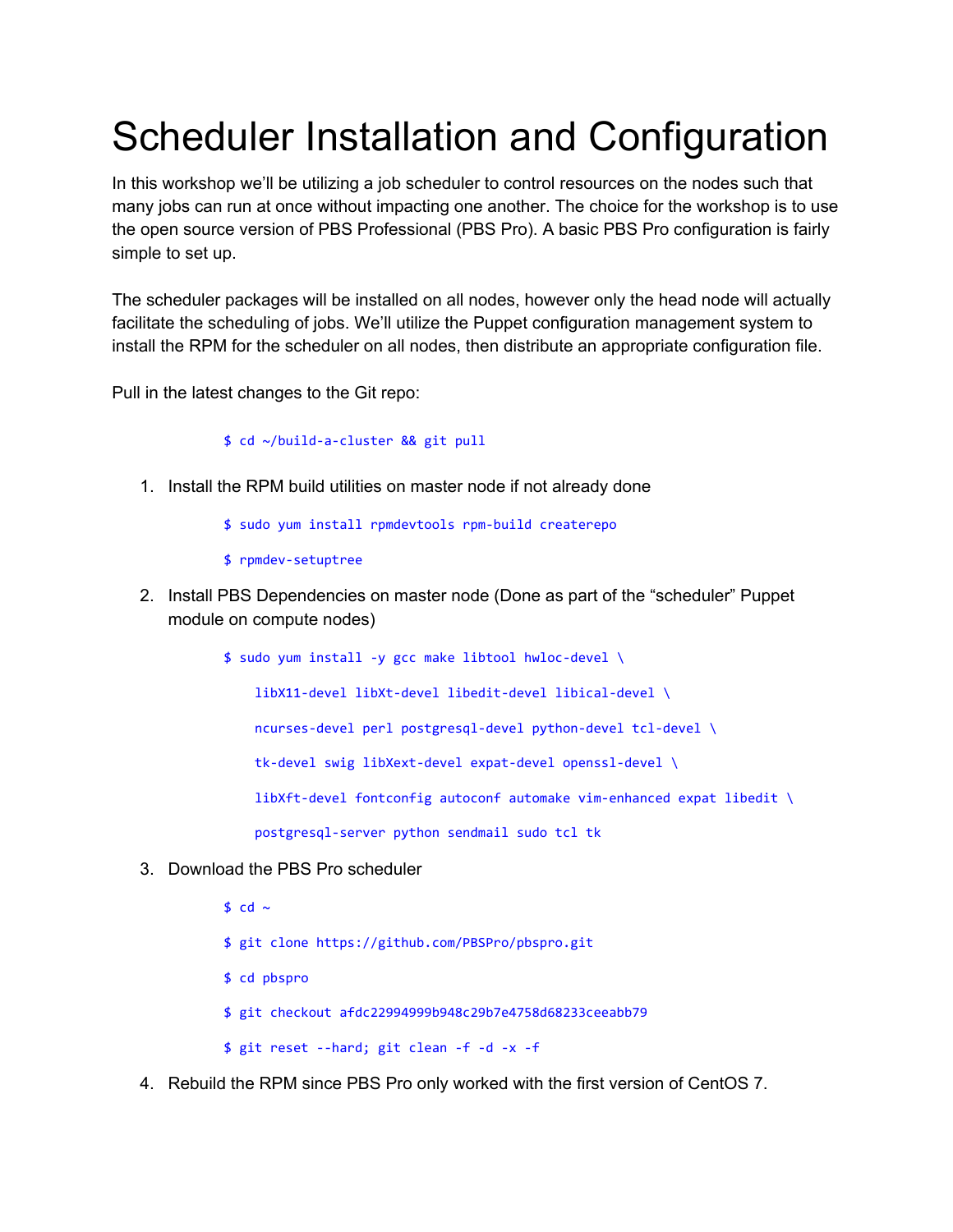- \$ bash ./autogen.sh \$ ./configure --prefix=/opt/pbs --libexecdir=/opt/pbs/libexec  $$ make -i4 dist$ \$ cp -fv pbspro-\*.tar.gz ~/rpmbuild/SOURCES/ \$ rpmbuild -bb pbspro.spec
- 5. Place the newly created RPM in the yum repo that was created in the head node setup
	- \$ sudo cp ~/rpmbuild/RPMS/x86\_64/pbspro-\* /var/www/html/hpc-repo/Packages
- 6. Build the yum repo
	- \$ cd /var/www/html/hpc-repo/
	- \$ sudo createrepo \$(pwd)
- 7. Install the 'pbspro-server' and associated dependencies on the head node
	- \$ sudo yum makecache fast
	- \$ sudo yum install pbspro-server
	- \$ sudo systemctl start pbs
- 8. Install the 'pbspro-execution' package on the compute nodes (can be done via Puppet)
	- \$ sudo clush -w @compute yum makecache fast
	- \$ sudo vim /etc/puppet/modules/scheduler/manifests/install.pp
	- \$ sudo vim /etc/puppet/modules/scheduler/manifests/config.pp
	- \$ sudo vim /etc/puppet/modules/scheduler/manifests/service.pp
	- \$ sudo clush -w @compute puppet agent -t
	- \$ # POSSIBLE DEBUGGING HERE!!
	- \$ sudo clush -w @compute rm -rf /var/spool/pbs/
	- \$ sudo clush -w @compute /opt/pbs/libexec/pbs\_postinstall
	- \$ sudo setfacl -m u:puppet:r /etc/shadow
	- \$ sudo clush -w @compute puppet agent -t
	- \$ sudo clush -w @compute systemctl is-active pbs
- 9. Configure the PBS server with the compute nodes

\$ for i in \$(cluset -e @compute); do sudo /opt/pbs/bin/qmgr -c "c n \$i"; done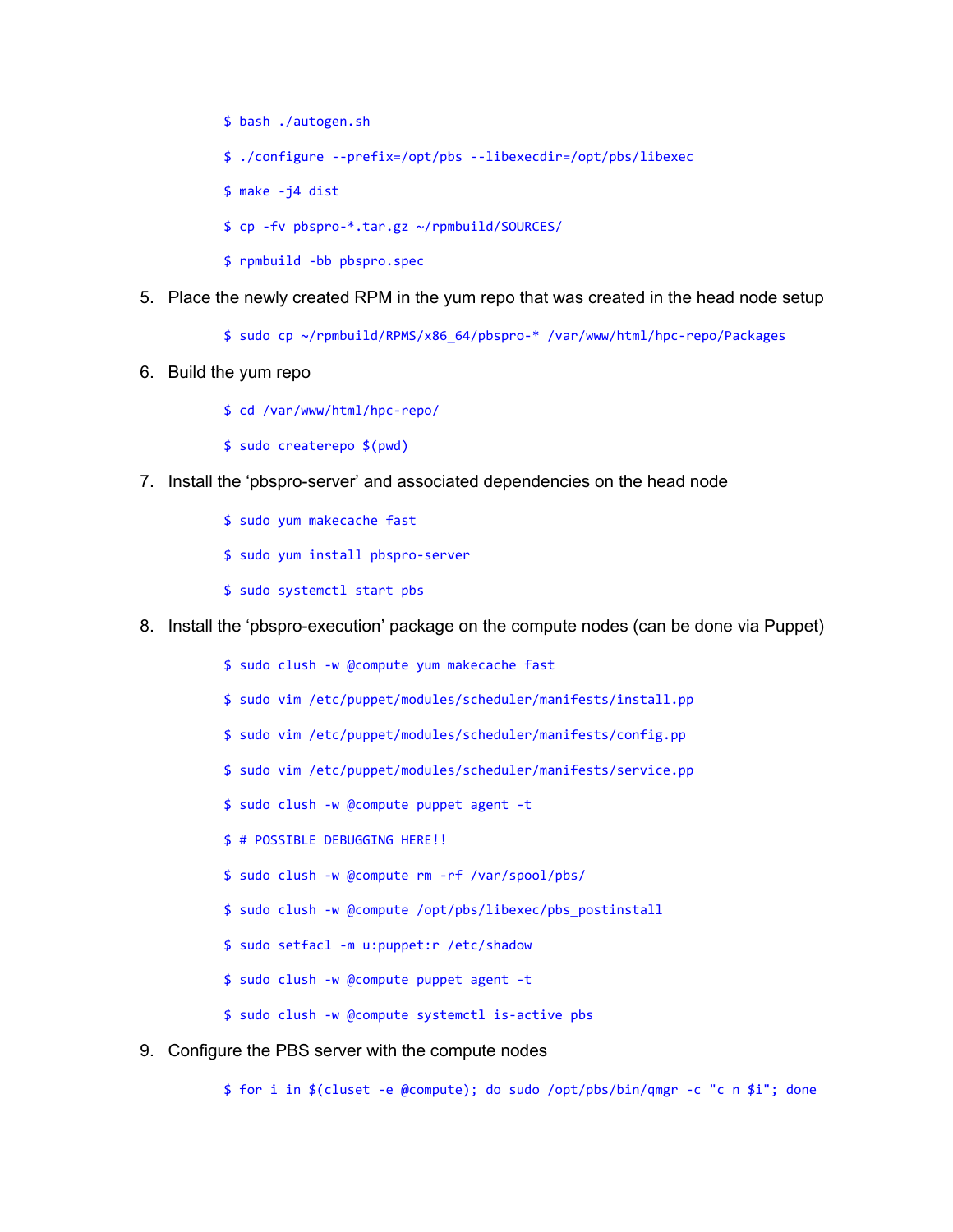10. Check that PBS is active on compute nodes and get the environment configured to use PBS.

\$ sudo clush -bw @compute systemctl is-active pbs

- \$ . /etc/profile.d/pbs.sh
- 11. Verify nodes are up and seen by the PBS server.

\$ /opt/pbs/bin/pbsnodes -a | grep state | sort | uniq -c

12. Launch basic job using an interactive qsub session.

```
$ /opt/pbs/bin/qsub -I
$ # If successful, release job.
$ exit
```
13. Build OpenMPI against PBS (See ~/build-a-cluster/scripts/openmpi\_build.sh). Also play with `screen` and describe the use of a multiplexer.

```
$ cd ~/build-a-cluster && git pull && cd ~/sw
       $ wget
https://www.open-mpi.org//software/ompi/v2.1/downloads/openmpi-2.1.0.tar.bz2
```
- \$ tar xvjf openmpi-2.1.0.tar.bz2
- \$ cd openmpi-2.1.0

\$ LD\_LIBRARY\_PATH=/opt/pbs/lib:\$LD\_LIBRARY\_PATH LDFLAGS="-L/opt/pbs/lib -lpbs -lpthread -lcrypto" ./configure --with-tm=/opt/pbs --prefix=/apps/gcc/4.8/openmpi/2.1.0

\$ make

- \$ sudo make install
- \$ sudo mkdir -p /apps/opt/lmod/mf/gcc/4.8/openmpi/

\$ sudo cp ~/build-a-cluster/apps/opt/lmod/mf/gcc/4.8/openmpi/2.1.0.lua /apps/opt/lmod/mf/gcc/4.8/openmpi/

- \$ module avail
- \$ module load openmpi
- \$ which mpicc
- 14. Tell PBS about shared filesystems [ Optional -- only important at scale ]
	- a. Open /var/spool/pbs/mom\_priv/config from one of your compute nodes in a text editor